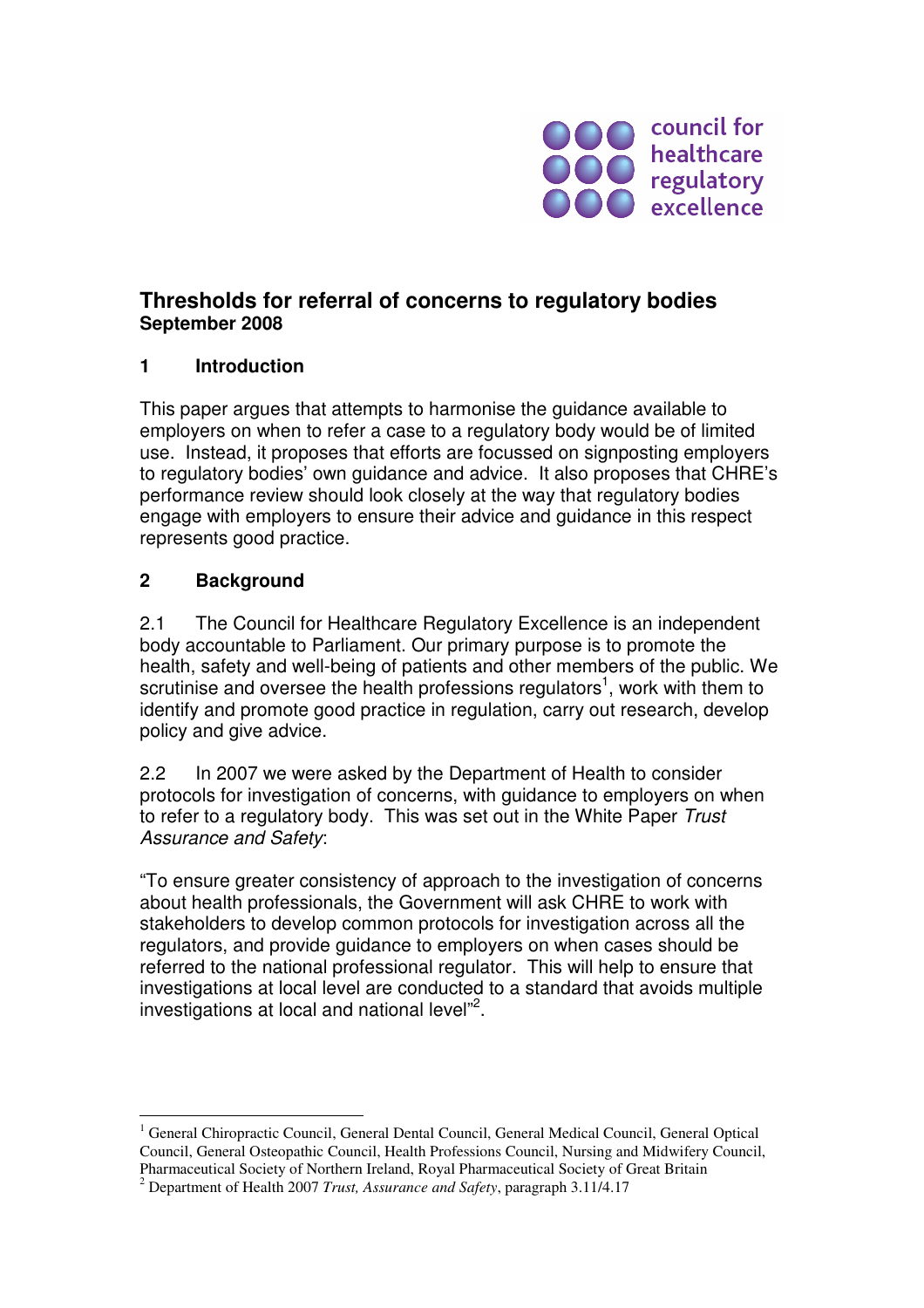2.3 We conducted a preliminary consultation in 2008 with key stakeholders on both aspects of this paragraph: protocols for investigation and thresholds for referral.

2.4 As a result of the responses to the consultation we drafted a set of protocols that should apply at all stages of an investigation. These were submitted to the Department of Health, and incorporated into the report of the Tackling Concerns Locally Clinical Governance Working Group<sup>3</sup>.

2.5 The question that remains therefore is what further work should be undertaken to provide guidance to employers on thresholds for referral of concerns to the relevant regulatory body. The report Implementing the White Paper Trust Assurance and Safety: Enhancing confidence in healthcare professional regulators, published in June 2008, remarked that "regulators need to ensure that all employers understand clearly when complaints should be referred"<sup>4</sup>.

# **3 Existing guidance to employers and other considerations**

3.1 All regulatory bodies offer guidance on their websites about the kinds of concern that should be (and should not be) considered under their fitness to practise processes; on what fitness to practise means; and on when and how referrals should be made. The following list, which is by no means exhaustive, illustrates the range of guidance that is available:

• General Dental Council

How to report a dental professional to us (August 2007) http://www.gdc-uk.org/NR/rdonlyres/E6120863-88AE-453D-B3AA-1E7C7F718187/83450/HowtoReportEnglishfinal.pdf

• General Medical Council

A guide for health professionals on how to report a doctor to the GMC (November 2007) http://www.gmcuk.org/concerns/making\_a\_complaint/a\_quide\_for\_health\_professionals.pdf

# How to complain about a doctor

http://www.gmc-uk.org/concerns/making\_a\_complaint/referal\_England.pdf http://www.gmc-uk.org/concerns/making\_a\_complaint/referal\_Scotland.pdf http://www.gmc-

uk.org/concerns/making a complaint/referal Wales in English.pdf http://www.gmc-uk.org/concerns/making\_a\_complaint/referal\_NIrland.pdf

 $\overline{a}$ 3 Department of Health July 2008 *Tackling Concerns Locally Clinical Governance Working Group Draft Report*

<sup>4</sup> Op cit paragraph 4.10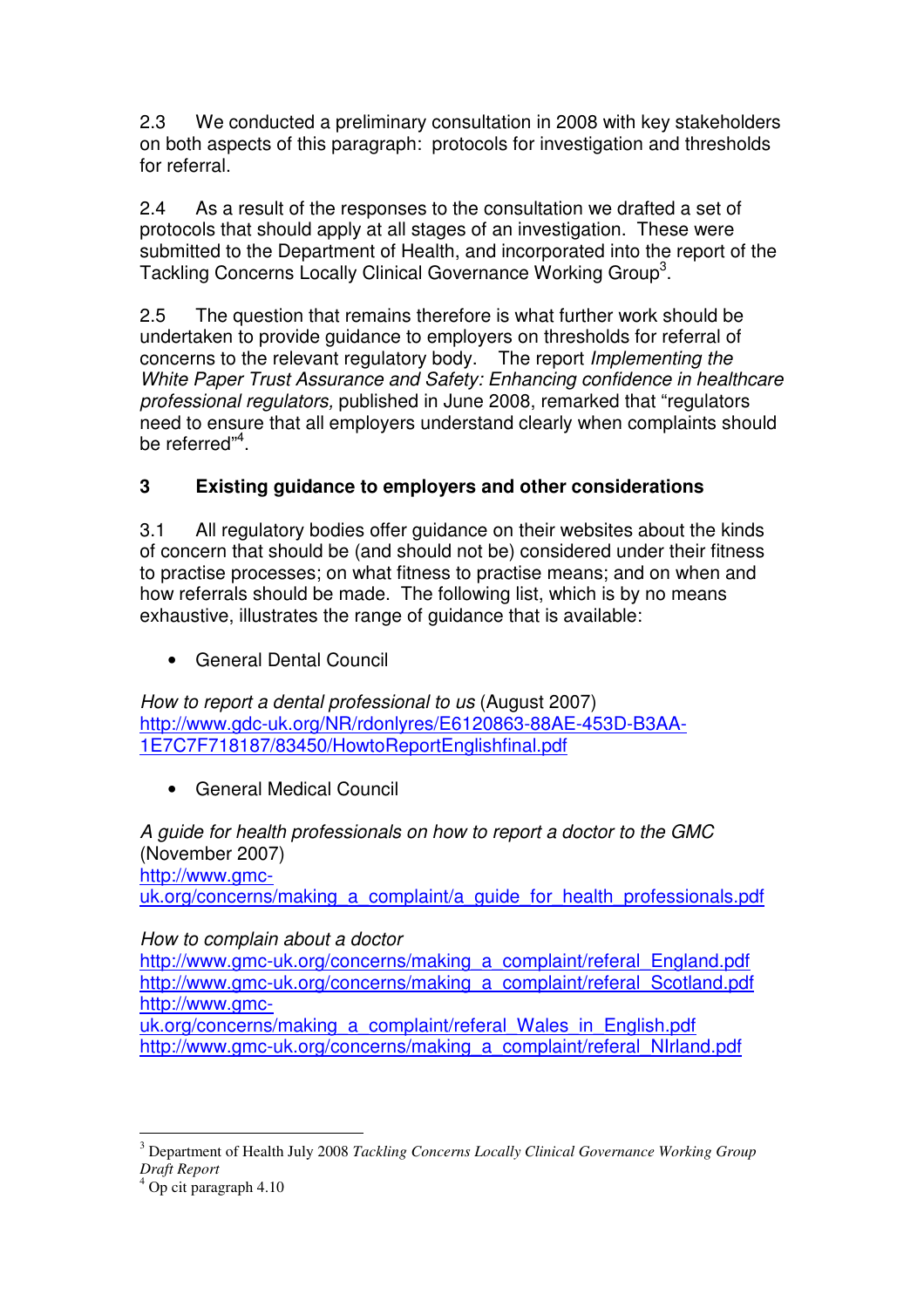• General Optical Council

How to make a complaint (guidance on website)

http://www.optical.org/en/our\_work/Investigating\_complaints/How\_to\_make\_a \_complaint/index.cfm

Code of Conduct for business registrants (June 2005) http://www.optical.org/goc/filemanager/root/site\_assets/codes\_of\_conduct/cod e\_business.pdf

• Health Professions Council

Information for employers: the fitness to practise process http://www.hpc-uk.org/publications/brochures/indexd.asp?id=105

A guide for employers and registrants: managing fitness to practise http://www.hpc-uk.org/publications/brochures/index.asp?id=142

• Nursing and Midwifery Council

Reporting unfitness to practise: a guide for employers and managers (August 2004)

http://www.nmc-uk.org/aFrameDisplay.aspx?DocumentID=65 Reporting lack of competence: a guide for employers and managers (August 2004)

http://www.nmc-uk.org/aFrameDisplay.aspx?DocumentID=66

• Pharmaceutical Society of Northern Ireland

Fitness to practise pages on website: http://www.psni.org.uk/societyfunctions/fitnesstopractice.php

• Royal Pharmaceutical Society of Great Britain

Guidance in making complaints against registrants and owners of pharmacies http://www.rpsgb.org.uk/pdfs/ftpcomplaintsprocsguide.pdf

Referral criteria in respect of fitness to practise allegations http://www.rpsgb.org.uk/pdfs/ftpicreferralcriteria.pdf

Threshold criteria for single one off dispensing errors http://www.rpsgb.org.uk/pdfs/ictcsingleoneoffdisperrors.pdf

Threshold criteria for cases other than single one-off dispensing errors http://www.rpsgb.org.uk/pdfs/ictcother.pdf

Other cases suitable for non-referral to the Investigating Committee http://www.rpsgb.org.uk/pdfs/icothernonreferral.pdf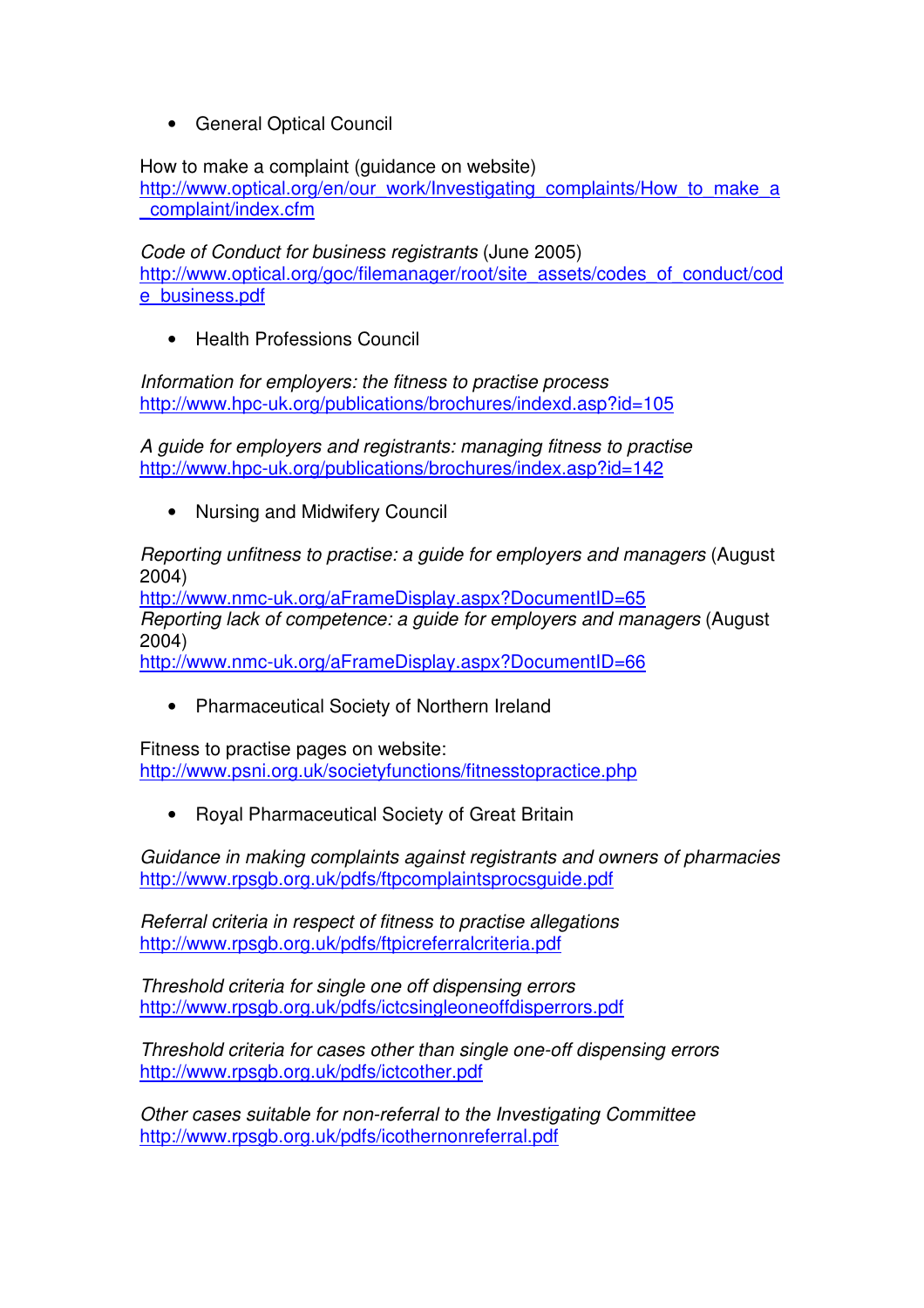3.2 Regulatory bodies offer telephone advice to assist employers or others with concerns about whether referral is appropriate, including assistance on how to submit the concern so that it meets the regulatory body's standard of acceptance.

3.3 The General Osteopathic Council and the General Chiropractic Council also offer guidance on how to make a referral; as their registrants are principally self-employed for the most part they fall outside the scope of this paper.

3.4 The report of the Clinical Governance Subgroup of Tackling Concerns Nationally contains the following advice in its section on investigations, which was included in our submission on how investigations should be conducted:

"An initial assessment must be made as to whether the case should be handled internally to the employer, or should be referred to the regulatory body. Employers should consult the relevant regulatory body for advice on the kinds of case for which they will receive referrals, both from published guidance available on regulatory bodies' websites and from seeking direct advice on the specific case"<sup>5</sup>.

3.5 Employers are also advised to be prepared for the possibility of new material arising in the course of an investigation which may then warrant a referral to the regulatory body.

#### **4 Could the different pieces of guidance be harmonised in some way?**

4.1 In our preliminary consultation, we asked for views on whether there was any scope for simplifying the definition of when a case should be referred to a regulatory body, and therefore scope to develop common guidance on when to refer and when to manage a case at local level. Would it be possible to produce a common definition of what is meant by impaired fitness to practise?

4.2 Responses back indicated that this would be extremely difficult, if not impossible to achieve in any meaningful way. Regulatory bodies work under different pieces of legislation, and with different rules for how fitness to practise cases should be handled. The profiles of their registrants, in relation to their employment setting, are markedly different from each other. Impaired fitness to practise is a concept which is defined within the context of the standards of each individual regulatory body; cases will often relate to the specifics of a profession and of a given case. Respondents felt therefore that any common definition would be of little practical use in guiding an employer on how to act.

 $\overline{a}$ 5 Department of Health (August 2008) *Tackling Concerns Locally Clinical Governance Working Group Draft Report* Chapter 4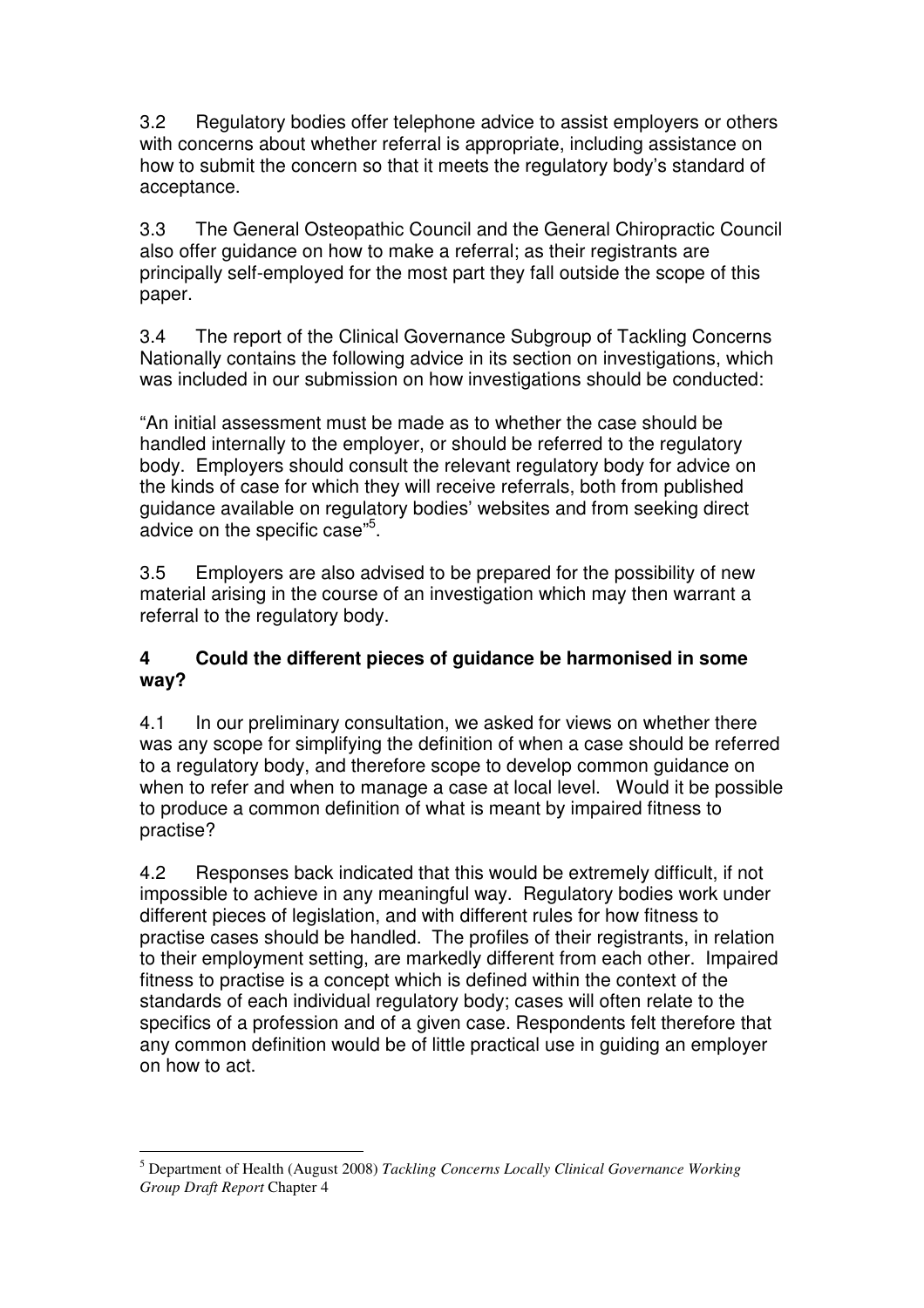4.3 Accurate categorisation at the initial referral stage is not about making a final determination about whether fitness to practise is impaired or not, but about judging whether it is likely that an FTP panel will find that fitness to practise has been impaired. In some cases and as a result of certain categories of misdemeanour this may be clear, but where there is uncertainty – for example where there have been persistent low-level performance concerns over a long period of time which have been difficult to address – expertise is needed to judge whether or not the case is a regulatory matter. This expertise is already located within the regulatory bodies; it would not be cost effective to attempt to duplicate it in some way within employing organisations where the expertise might only rarely be called on.

4.4 In future, for doctors, the network of GMC Responsible Officers and Affiliates (to be piloted in England in the first instance) will play a major role in managing the threshold at which cases are referred to the regulatory body, and when they are addressed at local level.

4.5 In Scotland, there is specific guidance to Health Boards on referral circumstances<sup>6</sup>. Where the NHS Tribunal makes an adverse finding against a practitioner, it is set out in statute that the Scottish Government Health Directorates forward the Tribunal's decision or report automatically, on behalf of Scottish Ministers, to the relevant regulatory body. DHSSPSNI alerted us to the guidance Maintaining High Professional Standards in the Modern HPSS, a framework for the handling of concerns about doctors and dentists in the HPSS. In Wales, we understand that although no specific central guidance is issued, some trusts have their own policies on referral.

4.6 Taking these considerations together, we do not believe that attempts should be made to produce common guidance on when cases should be referred. Instead, efforts should concentrate on ensuring that the regulatory bodies' guidance and advice is accessible and available to those, including employers, by whom a referral might be made. This is discussed further in the next section.

#### **5 Future work**

5.1 It would be advantageous if rather than producing common guidance, steps were taken to ensure that individual regulatory bodies' guidance documents on their fitness to practise systems and processes are easily available, widely publicised, written in an accessible way, and backed up by telephone advice to discuss the details of an individual case. Employers need to be aware that if they are in any doubt, advice is freely available. This is already being achieved to some extent, as observed in CHRE's Performance review of health professionals regulators 2007/08 Helping regulation to improve<sup>7</sup>:

 $\overline{a}$ 6 Scottish Government Health Directorates *Guidance to Health Boards on NHS Discipline Committees and the NHS Tribunal,* Chapter 14

<sup>7</sup> CHRE (August 2008) *Performance review of health professions regulators 2007/08 Helping regulation to improve* pg 9 para 2.4.1